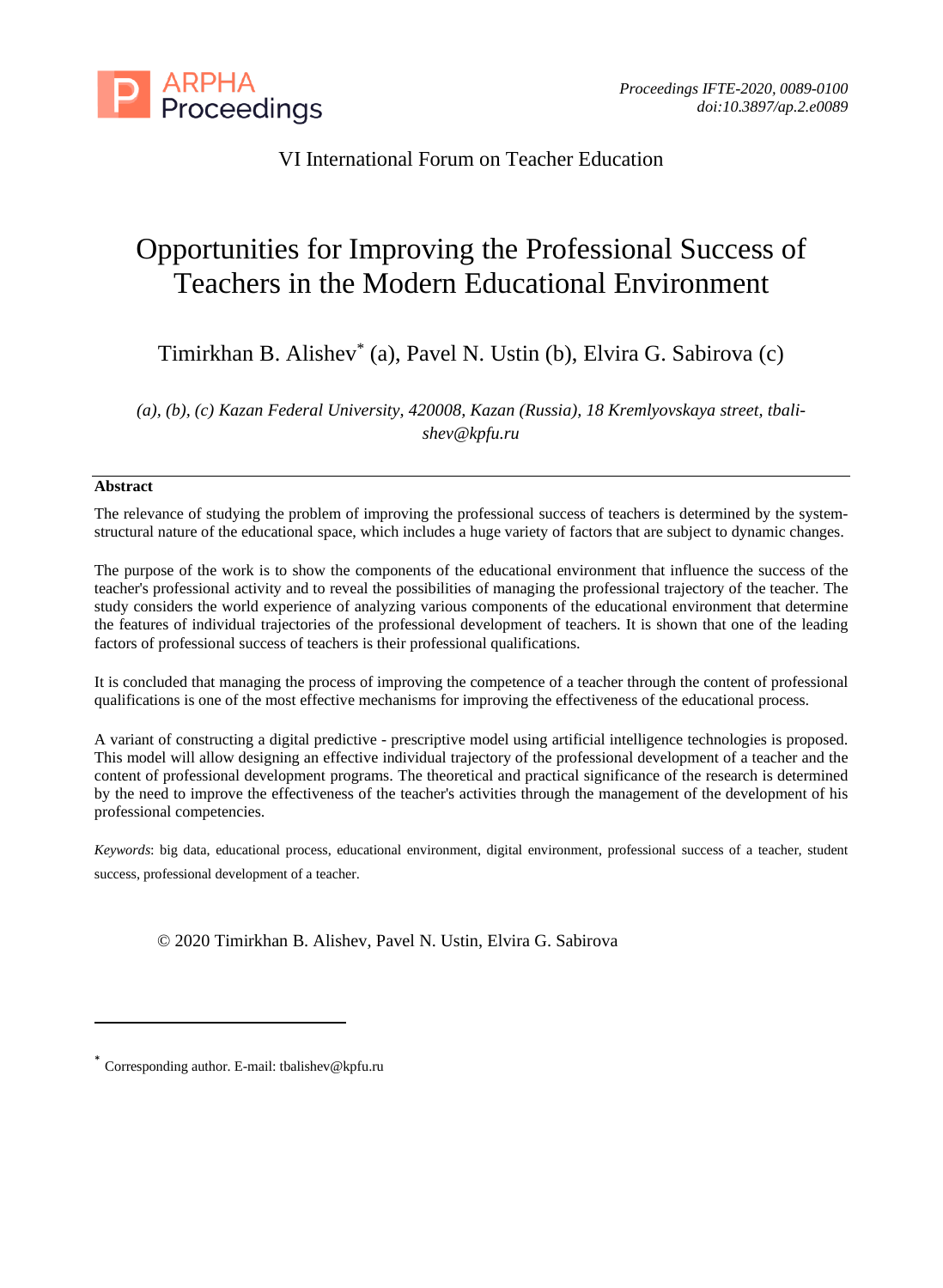This is an open access article distributed under the terms of the Creative Commons Attribution License (CC BY 4.0), which permits unrestricted use, distribution, and reproduction in any medium, provided the original author and source are credited.

Published by Kazan federal university and peer-reviewed under responsibility of IFTE-2020 (VI International Forum on Teacher Education)

#### **Introduction**

Despite the variety of works devoted to the issue of professional success of teachers, this problem remains one of the most relevant in modern pedagogical research. This is primarily due to the fact that the educational space is understood as a dynamic system, which is determined by changes occurring in the external macro-environment. External conditions, in turn, affect changes in the quality standards of education, in the understanding of educational results, and in the requirements for educational programs (Malanov, 2012).

The article highlights the central problems of the modern educational process, which are addressed by the professional community. First, it is the problem of providing quality education in a rapidly expanding digital space. Secondly, it is the individualization of education, personality orientation, search for ways to overcome the utilitarianism of the received knowledge, assistance in building individual educational trajectories. To solve these problems, drastic changes to the system of teacher training are required (Pogozhina, & Podolskaya, 2018). Therefore, there is a special need for highly qualified teachers who can make decisions independently, predict the possible consequences of changes and form students' competencies most effectively (Dementieva, 2011).

Modern educational space includes various components that determine the effectiveness of the professional activity of a teacher. In the scientific literature, there can be found a number of studies devoted to determining the factors that affect the success of students, as well as the level of their significance. For example, the socio-economic status and level of education of a student's family are significant indicators (Goshin & Mertsalova, 2018). Some scientists place considerable emphasis on the infrastructure and resource support of the educational process (Morosova, Volkov & Mysin, 2014). It should not be forgotten that children's education is a process of interaction between the teacher, the student and other participants in the educational process (Balikoeva, 2015). In some sources, crucial importance is attached to the level of motivation and focus of the student in the educational process, their involvement in educational activities (Chetvertak, 2012).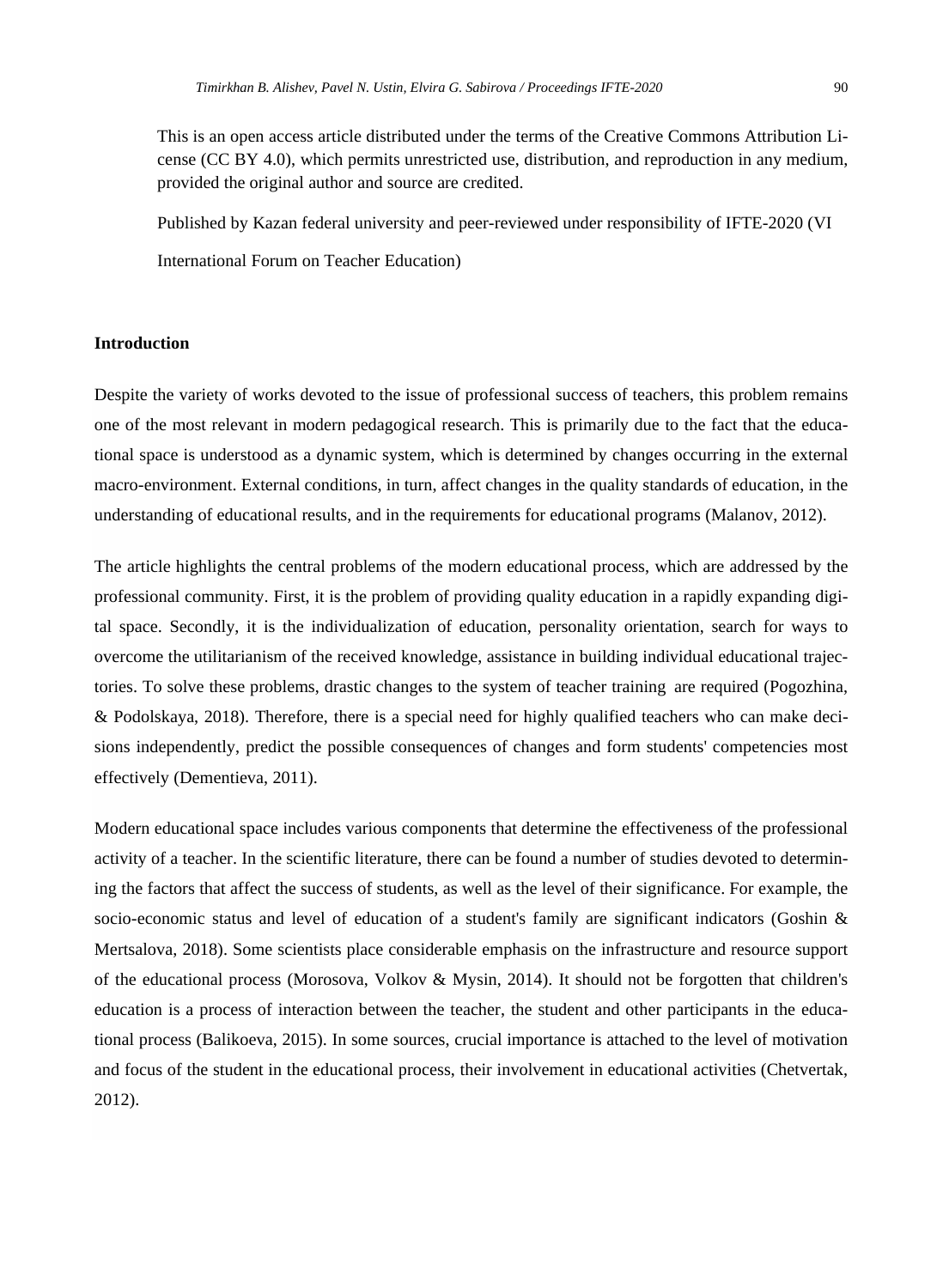A study by Ogunkola and Archer-Bradshaw (2013) showed the impact of assessment activities on student learning outcomes. This study provided insight into teachers' perception of the assessment process in the classroom. Factors that may affect assessment activities were identified, such as gender differences and teacher experience (academic qualifications and professional qualifications). Alternative forms of assessment were studied: portfolios, projects, questionnaires, interviews, rating scales, etc. At the same time, the teacher's expertise is shown in terms of organizing adequate assessment activities of students.

Thus, the effectiveness of the teacher's professional activity depends on the interaction of components of the educational environment and their impact on the learning process, as well as on the results of students' learning. At the same time, there is no factor model confirmed by longitudinal research and analysis of big data that captures the list and significance of factors that determine the effectiveness of the teacher's activity, as well as those that have a certain predictive power. Currently, one of the educational trends is the integration of the educational space into the digital environment. This allows us to accumulate huge amounts of educational analytics and opens up prospects for finding fundamental patterns and factors of the effectiveness of professional activities of the educational process actors based on big data and artificial intelligence technologies. The applied value of these patterns is the ability to predict effective individual trajectories of the professional development of each teacher based on the analysis of the entire variety of components of the educational environment.

This study reflects the consistent trends in the field of educational processes related to the digitalization and is part of the solution to one of the objectives of the research project. i.e. to develop a digital predictiveprescriptive model, based on artificial intelligence technology, which will allow designing an efficient individual trajectory of professional development of teachers and the content of training programs.

# **Purpose and objectives of the study**

The purpose of the work is to show the components of the educational environment that influence the success of the teacher's professional activity and to reveal the possibilities of managing the professional trajectory of a teacher in a digital environment.

#### **Literature review**

Modern society requires teachers who are able to design their own professional development following the trends of society's development. High-quality education can only be provided by a competent teacher who understands the tasks charged by modern society, is motivated to achieve educational results meeting the challenges of the time, and is able to ensure the achievement of these results. Therefore, in modern peda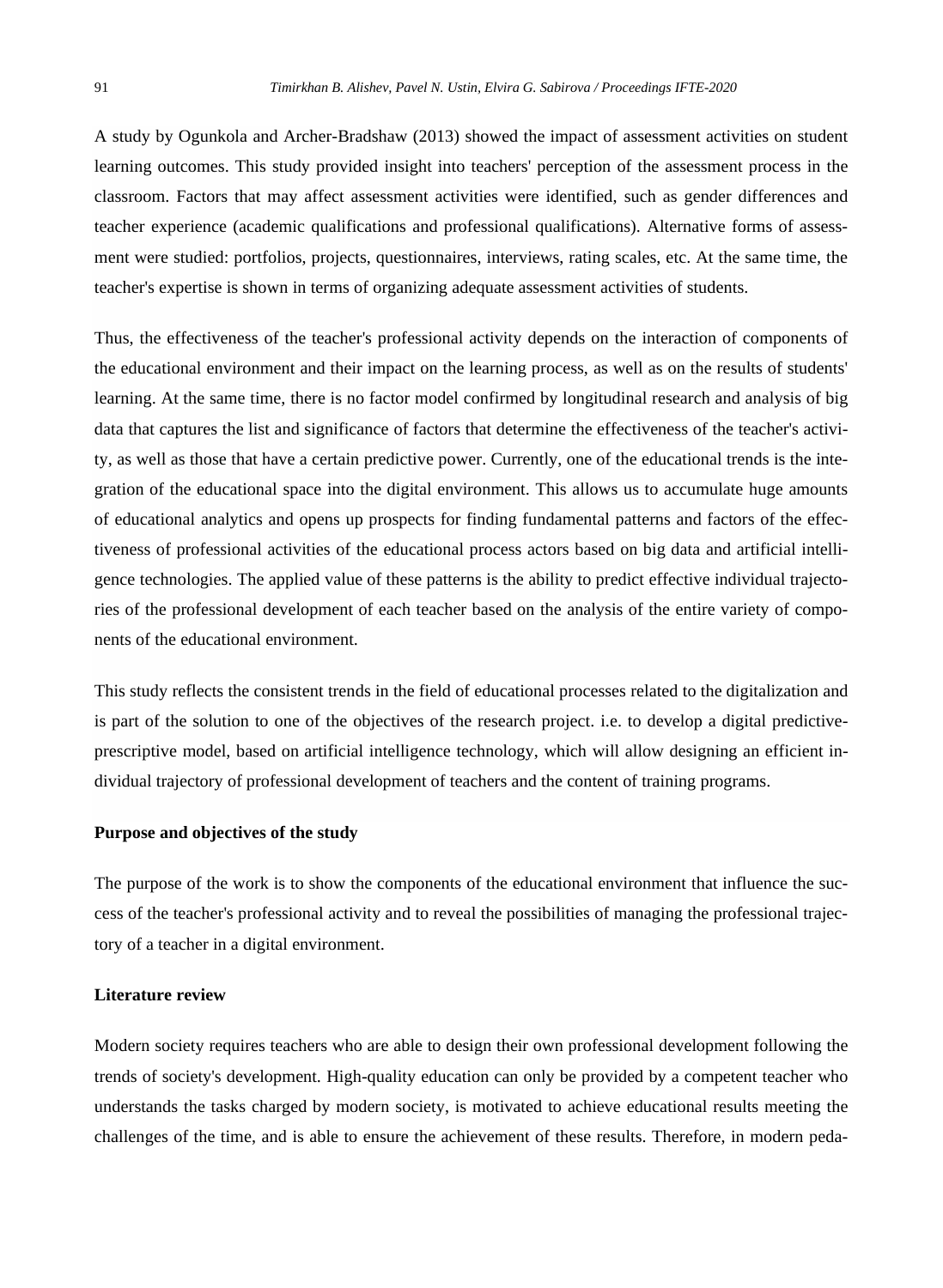One of the key indicators of a teacher's effectiveness in their professional development is their professional success – a central category in psychological and pedagogical research, which is understood primarily as a positive result of interaction between a teacher and a student (Kopylova, 2007). At the same time, according to the majority of Russian researchers, the basis of the teacher's professional success constitute internal factors, i.e. pedagogical competencies (Shchelocheva, 2019). For example, Aminov, Morozova and Smyatskih (1994), describing the type of a contemporary successful teacher, give the following characteristics: a relaxed manner of teaching, individual attention, sincerity and a friendly tone. А successful teacher is a creative one who is comprehensively involved in various spheres of life and has a wide range of interests and hobbies (Polyakov, 2003).

Most researchers (Shiriaev, 2016) agree that one of the most important factors affecting the success of a student's educational activity is the teacher's qualification, i.e. the level of development of their professional teacher training and psychology competencies associated with the effective and timely application of relevant educational techniques and technologies that allow students to engage in the educational process and stimulate their cognitive activity and communication.

The competencies of a successful teacher include a subject-methodological competence, psychology and teacher training competence, competence in the field of health protection technologies, competence in the use of media technologies, communicative competence, competence in the management of the "studentteacher" system, competence in the translation of their own experience, research and acmeological competence (Dranishnikova, & Sergeeva, 2014).

A number of researchers highlight the influence of the teacher's professional and pedagogical foci on their success in professional activities (Povarenkov, & Slepko, 2014). In this regard, a three-component model for evaluating the professional success of teachers is proposed. The structure of this model includes three main components that reflect the attitude of the teacher to pedagogical work, to the personality of the student and the personality of the teacher. The content of these components is revealed through the following orientations of the teacher:

1. The focus of the teacher's activities on the interests and needs of the child, as the main content respect for the child, unconditional acceptance of the child, respect for the development of their personality, interaction and cooperation with the child;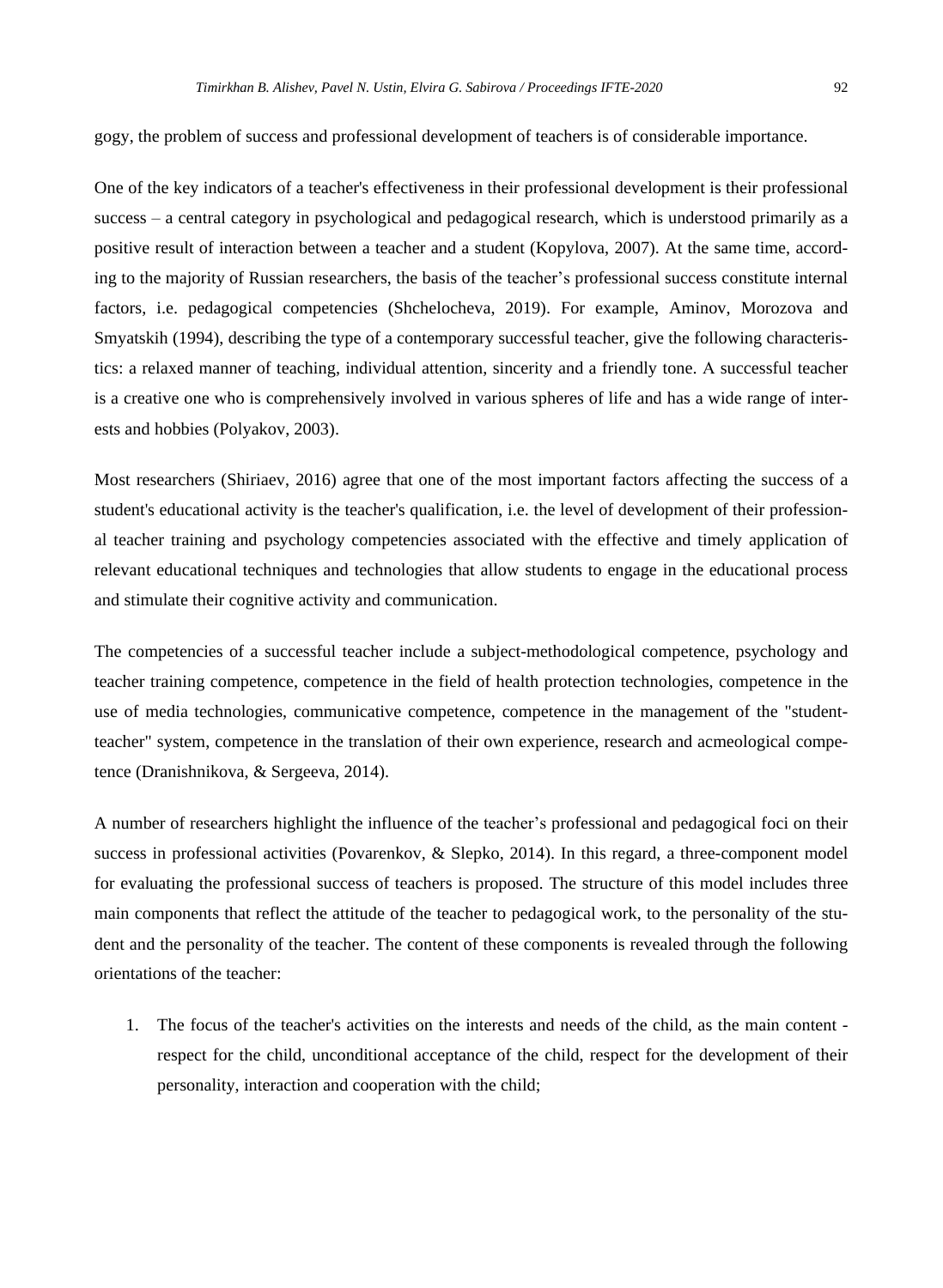2. The significance of the teacher's attitude to the profession and professional activity, including the professional value system which expresses the importance of work for a person, characteristics of their needs and motivation to participate in work. These are areas of creativity and self-fulfilment in the profession; the social significance of professional activity; professional cooperation;

3. The professional value of the teacher, which determines the attitude to their personality as a teacher and attitude towards themselves as a teacher.

The question arises – what is the level of qualifications of modern Russian teachers (Shadrikov  $\&$  Kuznetsova, 2013)? The introduction of new educational standards and the new Education Act in the Russian education system has led to a shift in priorities towards the re-evaluation of professional competencies on the list of teacher qualities. The most important direction is to improve the educational process and involve teachers in the process of professional development. The law "On education in the Russian Federation" regulates the duties and responsibilities of teachers, including both moral and professional issues. According to the law, the teacher must comply with moral and ethical standards and show respect for students and parents. Unlike the previous period, the teacher is prohibited from promoting any political or religious ideas. The teacher's standard involves an attempt to lay down requirements for the teacher in general terms. These are professional expertise, continuous professional development, the ability to work with various children, the development of learning strategies and creative abilities (Balura, 2017).

Based on the European experience of evaluating the success of teachers, we can identify the following general evaluation criteria that we can use to analyze the professional activity of teachers. The first and one of the most important factors is the positive influence of the teacher on the learning outcomes of their students. At the same time, success should be defined not in terms of acquiring new knowledge, but in terms of applying it into practice and gaining valuable experience. This is why teachers in Europe work using various training programs since there is no guarantee that only one method will yield the desired results.

Second, teachers should be able to critically evaluate students' knowledge and results and understand whether they need to fill in learning gaps themselves, i.e. to learn something themselves, and then teach the students. When evaluating students' knowledge, teachers rely on standardised tests, as well as interviews with students about their learning.

Third, teacher training is cyclical, not linear. At regular times they need to return to the theoretical concepts of what has already been studied in practice. Most research refers to the use of forms such as modeling and coaching. These interventions are designed and coordinated to achieve a specific learning goal – students' understanding of the meaning of reading, solving mathematical problems, and the ability to scientifically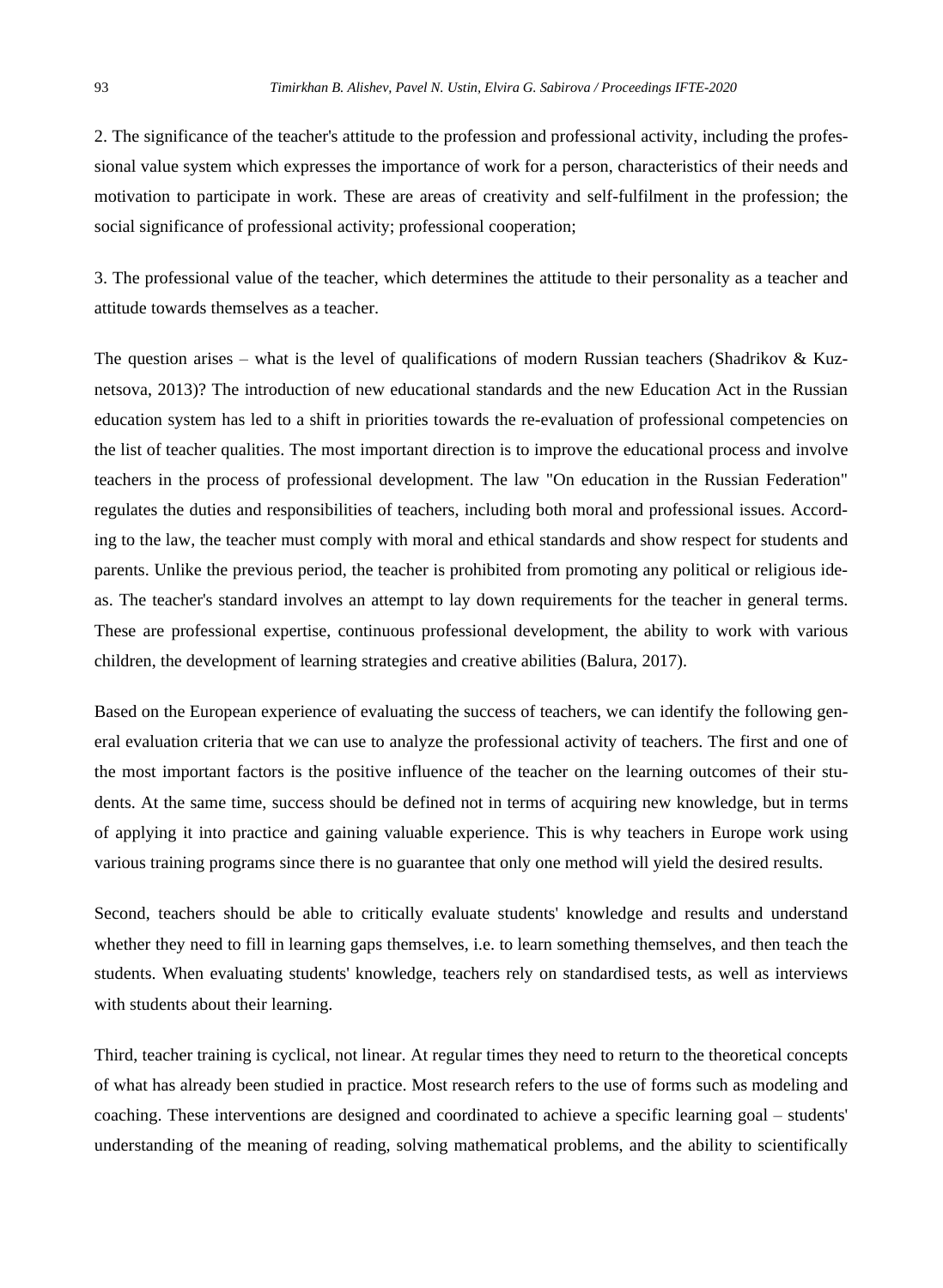justify the content. It is important for teachers that their current practices constantly change over time. This is why so much attention is paid to development and improvement.

Is it possible to create conditions that ensure the personal and professional success of a modern teacher, a set of conditions that lead to the success of the teacher's personality without destructive changes in the formation of positive relationships with oneself? The development of the necessary professional competencies of a teacher is a long-term process that begins at the stage of their career guidance towards a teacher training profession and primary training and continues throughout their school career.

The formation and improvement of competencies rests on the problem of teacher training. Thus, one of the main factors of the educational environment, which is most interrelated with the success of the teacher, is the professional development training. Herein, we understand professional development in accordance with the regulatory documents adopted in the Russian education system. The article of the Law "On education in the Russian Federation" states that professional development is the updating of theoretical and practical knowledge, improving the skills of employees (in this case, teachers) due to constantly increasing requirements for their qualifications. The results of socio-economic and spiritual development of society directly depend on the level of teachers' expertise and their ability to continue education (Federal Law №273 «On education in the Russian Federation», 2012).

In Russia today, the certification scheme is undergoing changes. The assessment process is simplified: the documentation package has dwindled, and an electronic portfolio is used. In some regions of Russia, teachers are tested which also affects the results of teacher assessment. There are two qualification grades: the first category and the highest category. Experts in the professional activity of teachers evaluate three areas: the results of students' mastering of educational programs (evaluated based on outcome monitoring); the teacher's development of the students' abilities for scientific (intellectual), creative, etc. activities (evaluated based on the results of the students' participation in competitions and Olympiads); advancements in teaching methods, the productive use of new educational technologies (evaluated based on the results of teachers' participation in seminars, conferences and their scientific publications (Markina, 2018).

However, these areas of assessment do not contribute to a self-regulated increase in the professional success of teachers. A teacher will hardly take the risk of using new teaching methods doing it openly and meaningfully just like a researcher if a less desirable result puts their job, salary, or reputation at risk.

The analysis of psychological and pedagogical research shows that the most successful professional development of a teacher is carried out when a number of conditions are implemented. They are, teachers have the same supply of materials and technical support, good social and living conditions, opportunities to im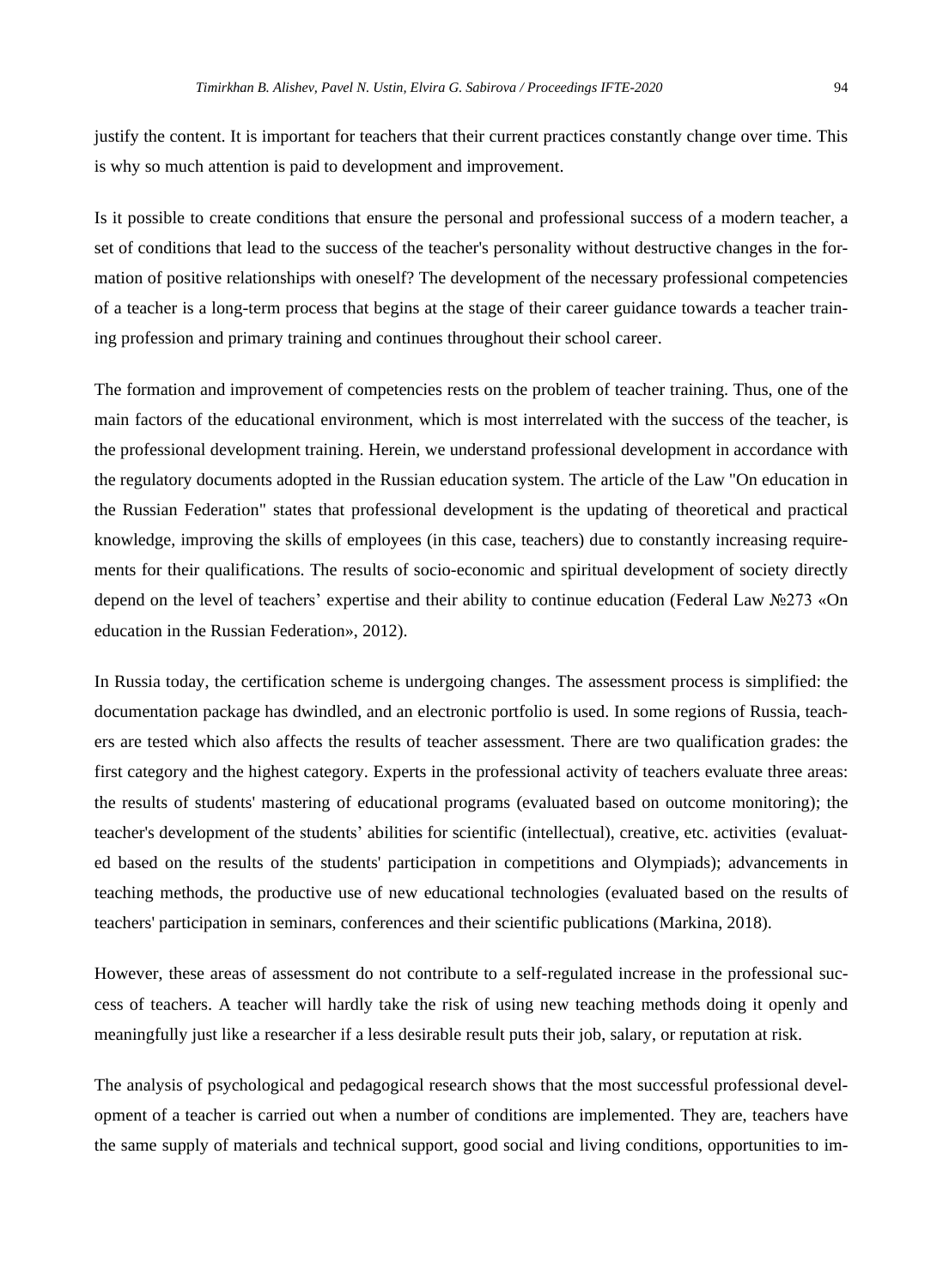plement their own ideas; the prospects for career growth; the organization of the educational process so that the results of the teacher's work depend primarily on the teacher, their abilities and characteristics; the state should have a clear assessment scheme based on two main principles: favourable conditions for passing the assessment and the absence of contradictions between the motives, incentives for lifelong education and the conditions for its implementation; the economic and social aspects should correspond to the amount and quality of energy and time spent by teachers in work (Gamaniuk, 2013).

At the same time, the lack of evidence-based recommendations and technologies for building teachers' individual professional development trajectories which would take into account the teacher's personal characteristics, conditions and performance poses a significant problem. The correct and justified building of individual trajectories of the teacher professional development based on the analysis of a set of factors that affect their professional effectiveness represents itself a mechanism that largely determines the potential success of their students.

# **Methodology**

The leading method of this study is the theoretical analysis of literary sources. The analysis is based on theoretical assumptions of the following pieces of work:

1. Works that reveal the influence of the educational environment components on teachers' professional development.

2. Works that reveal the features of the teacher's professional development.

3. Works that reveal the main assumptions of evidence-based pedagogy.

#### **Results**

We see the source of overcoming difficulties in the digital capabilities of the modern educational environment. The accumulation of significant amounts of data on various components of the educational environment within modern digital platforms opens up significant opportunities for building accurate predictive models of the development of the teacher's professional activity. Big data analysis in education is one of the leading trends in modern research. This allows us to provide high-quality analytics. Data Analytics is the process of using special algorithms to analyze data sets and extract useful and unknown patterns, relationships and information. Data Analytics is used to find significant relationships between different variables when working with Big Data.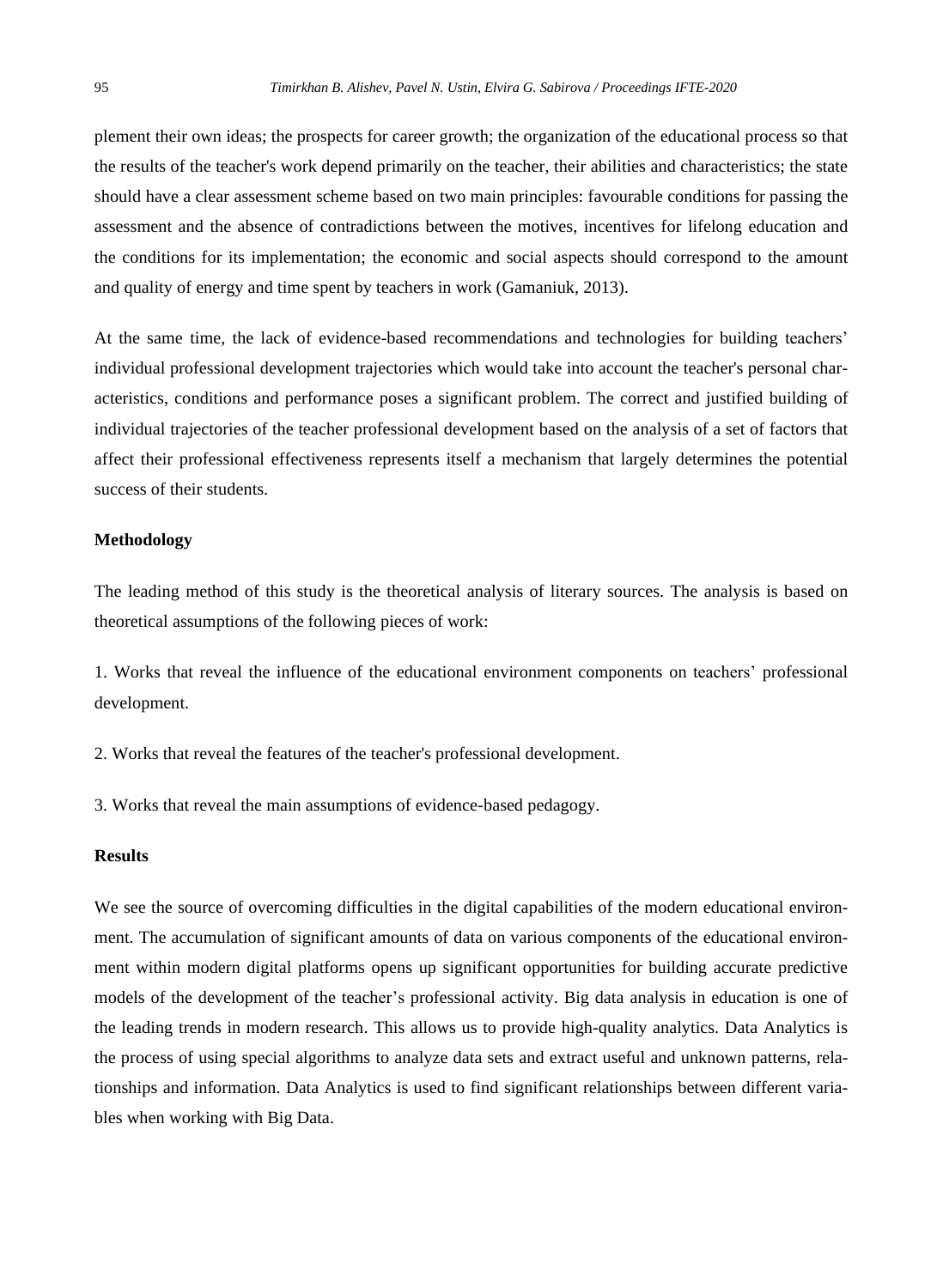At the moment the authors together with experts in the field of information technology are conducting a study that includes the exploration of an array of big data on the activities of teachers, school management and student success. The data has been collected and continuously updated in the system "E-education for the Republic of Tatarstan" since 2009. The final result of this research is viewed as a relationship model between the success of primary school teachers and subject teachers in organizations of general education with the following generalized factors:

- level, type of vocational education, the sequence of its obtaining;
- subject taught;
- qualifications characteristics;
- experience and age and gender characteristics;
- used pedagogical technologies and teaching materials;
- types of activity practices in the framework of professional development programs where the teacher participates, their performance in vocational communities;
- administrative and extracurricular activities of the teacher;
- teaching load and schedule of the teacher;
- location and infrastructural facilities of the school, including digital and other technical means of teaching;
- the number of students and employees of the educational organization, wage fund;
- student achievement;
- performance in vocational communities;
- duration and content of professional development services.

As a result, analytics and data accumulated over the last 10 years in the Republic of Tatarstan will retrieve information on the relation of a socio-economic and infrastructural environment of the school, characteristics of the educational process, socio-demographic and qualifications characteristics of teachers, types of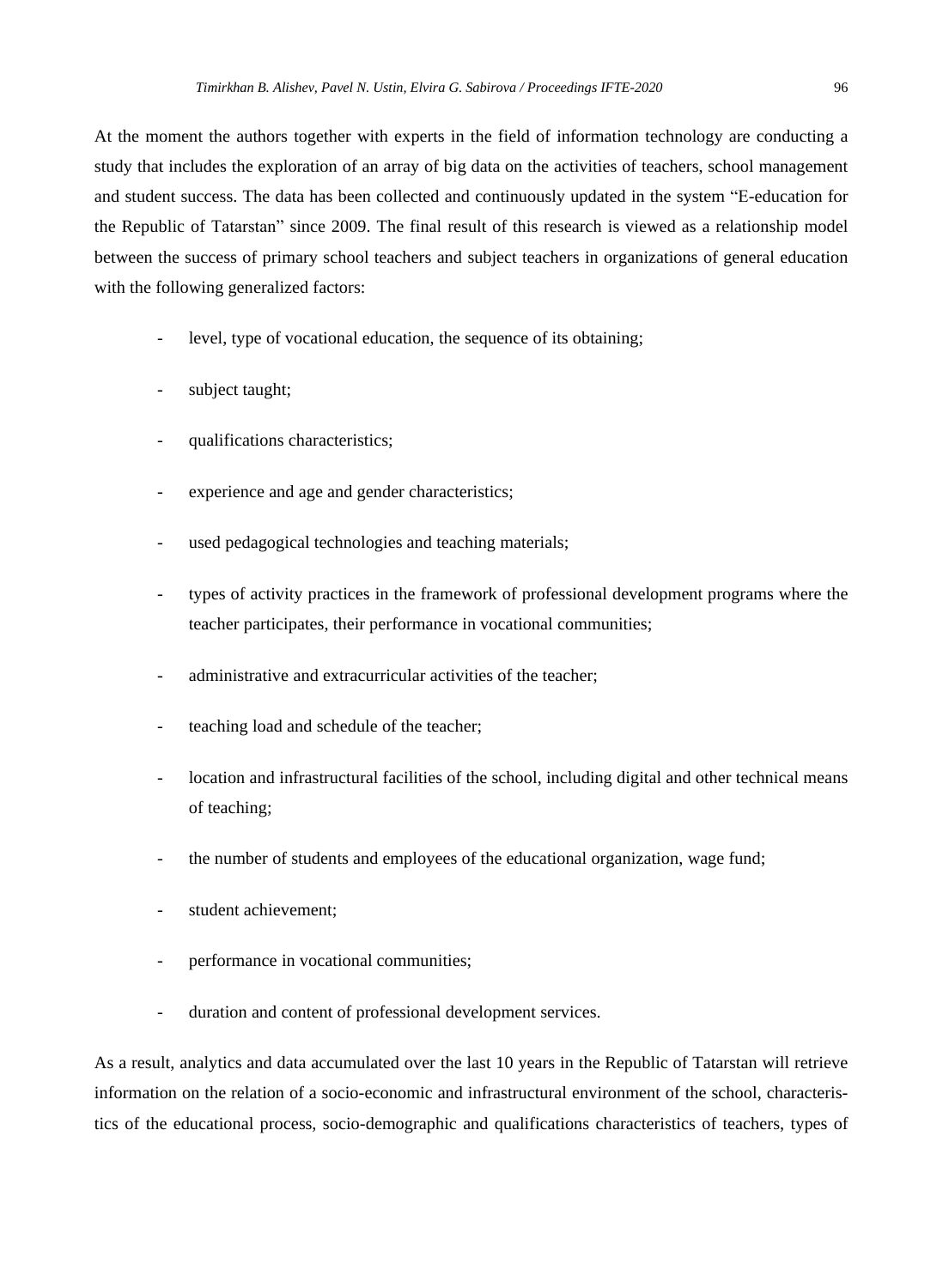the educational practices and teaching methods with the professional performance of a teacher and the success of the pupils. The application of the results will be a digital version of a predictive-prescriptive intellectual-analytical model that will allow establishing the trajectory of teachers' professional development and will function in the form of intelligent tooltips for the teacher and head of the educational organization regarding the recommended trajectory of professional development of teachers, as well as for providers of educational services regarding the parameters of teachers' professional development programs, considering which will ensure teachers' greater performance.

#### **Discussions**

Currently, most researchers agree that one of the most significant determinants of achieving quality results in the educational process in school is the professional activity of teachers. However, it is obvious that not all school teachers are equally efficient in their activities. Therefore, the issue of the teacher professional development and the specifics of its impact on the success of students becomes one of the most important and widely studied in scientific research concerning fundamental issues of the modern educational environment.

The modern education system is characterized by significant changes in the content and mechanisms of the educational process. This has a significant impact on the effectiveness of the professional activities of teachers. Professional performance of a teacher is determined by the results of their activities. One of the indicators of the effectiveness of such activities is the success of the students included in the educational process.

The basis of this activity is formed by the professional competence of the teacher – educational background, qualifications, the use of effective psychological and pedagogical methods and technologies.

One of the most holistic and systematic approaches is the one proposed by John Hettie, who analyzed the results of more than 50,000 global studies covering a sample of more than 86 million schoolchildren. As a result, they selected the most significant factors that affect the achievement of students. Among these factors, Hattie (2009), in particular, identified the teacher's qualifications, which are determined by the effectiveness of their teaching; the teacher's educational background and experience; the procedure for teacher assessment; the teacher's undertaking of professional training courses.

At the same time, the educational space includes a diverse set of components that influence the trajectory of the professional activity of the teacher, as well as the results of this activity. The analysis of these components, both individually and collectively, presents significant difficulties. First, it is difficult to cover all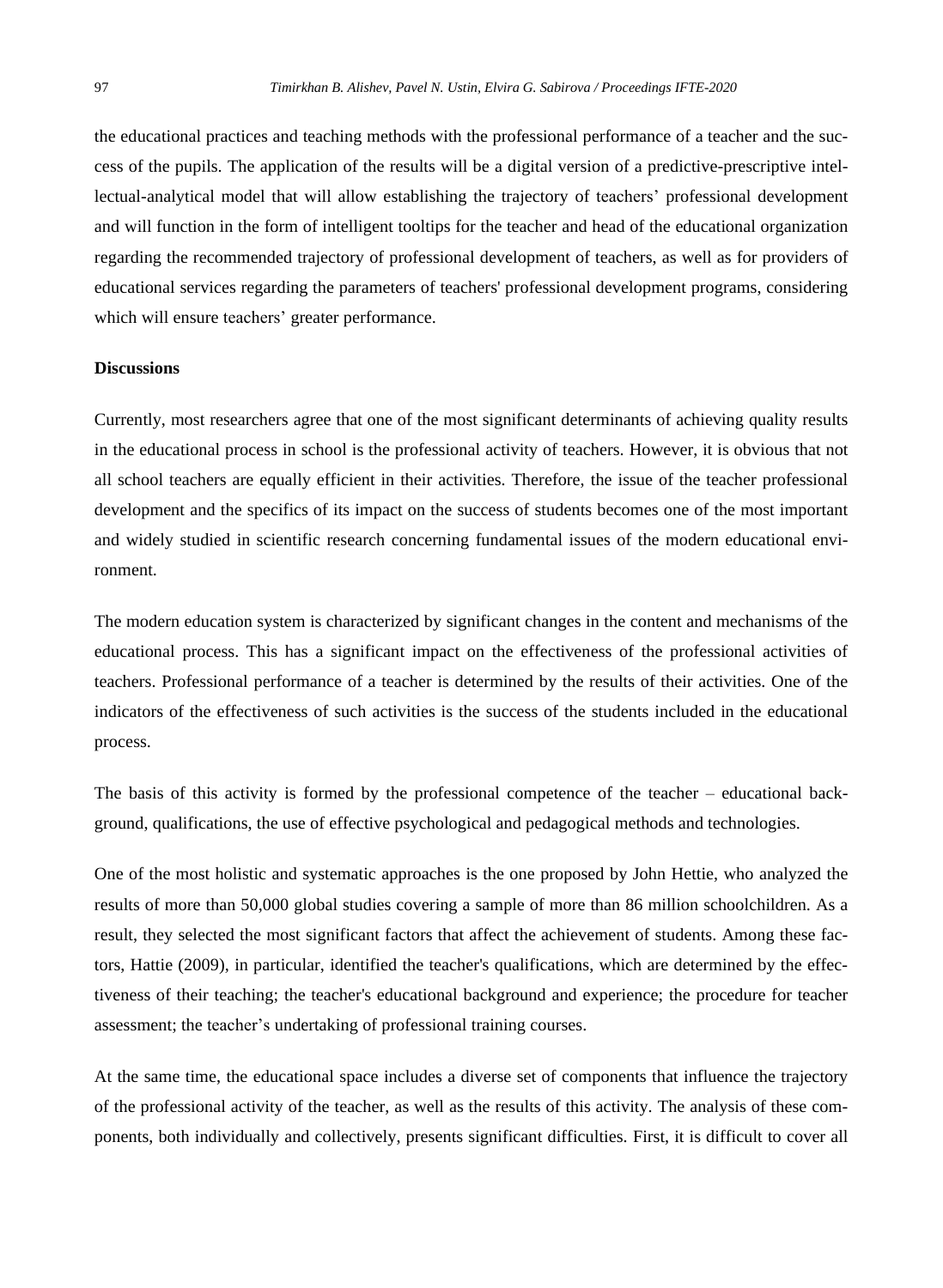educational institutions in order to form a complete picture of the impact of a particular component and build a model that would allow both predicting possible professional development thrusts of a teacher and managing the individual trajectories of those. Secondly, it is necessary to take into account the interdependence of a variety of components of the educational environment based on a systematic understanding of the educational space. Consequently, the problem of the influence of educational environment factors on the success of a teacher's professional activity, despite its relevance, is presented quite discretely in the available research.

#### **Conclusion**

1. World experience includes studies of various factors and components of the educational environment that determine the features of individual trajectories of teachers' development. The theoretical and practical implication of such research is determined by the need to improve the effectiveness of the teacher's performance through managing the development of their professional competencies.

2. Among the leading factors that influence the success of professional activities of teachers is their professional qualifications. Thus, improving teacher competence through the content of professional qualifications is one of the most effective mechanisms for improving the effectiveness of educational processes.

3. The research aimed at improving the professional success of a teacher considers discrete factors which are presented separately. At the same time, the results offered are based on the evidence collected from individual studies that do not comprise significant amounts of samples and data.

4. The proposed study will cover data covering a long period from 2009 to 2020, characterized by a significant number of respondents (more than a million students, more than a hundred thousand teachers), a significant number of information units (more than two billion digital traces). It will be constantly updated. These data will reveal fundamental patterns of interaction between various components of the educational environment (socio-economic and infrastructural characteristics, characteristics of the educational organization performance, indicators of the educational process, socio-demographic and qualification characteristics of teachers), and will identify the practical potential of the selected patterns for the construction of individual trajectories of the professional development of teachers.

#### **Acknowledgements**

The reported study (all theoretical and empirical tasks of the research presented in this paper) was funded by Russian Foundation for Basic Research (RFBR) according to the research project "Digital model of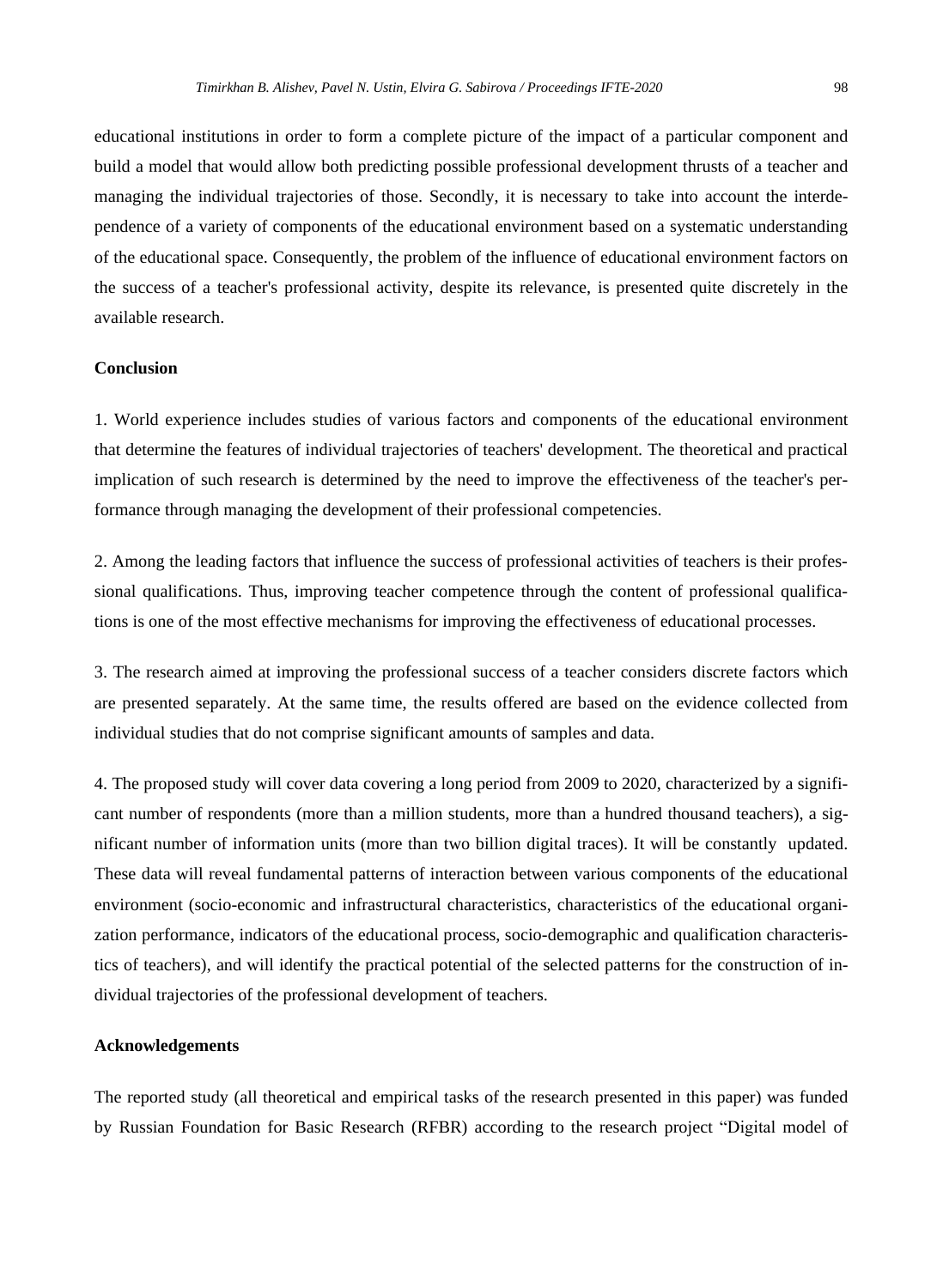formation of an individual trajectory of teacher's professional development based on big data and neural networks (on the example of the Republic of Tatarstan)" № 19-29-14082.

# **References алфавитный порядок**

- Aminov, N. A., Morozova, N. A., & Smyatskih, A. L. (1994). *Psychodiagnosis of pedagogical abilities: Pretests*. Moscow: Issledovatelskiy tsentr problem kachestva podgotovki spetsialistov.
- Balikoeva, M. I. (2015). Factors of successful pedagogical interrelation in system "Teacher-student". *Naukovedenie, 5*(7*), https://naukovedenie.ru/PDF/95PVN515.pdf*
- Balura, M. Y. (2017). Professional standard of pedagogue. *Mir nauki, kul'tury, obrazovaniya, 5*(66), 62-64.
- Chetvertak , S. V. (2012). Learning activity of school children: from practice of motivation. *Munitsipalnoe obrazovanie: innovatsee y eksperiment,* 1, 13-16.
- Dementieva, M. A. (2011). Professional position of a teacher is guarantee of success in pedagogical activity*. Teoria y practika obchestvennogo razvitia,* 7, 178-180.
- Dranishnikova, L. I., & Sergeeva, S. A. (2014). Individuality trajectory in pedagogue innovational development*. Munitsipalnoe obrazovanie: innovatsii y eksperiment,* 1, 43-45.
- Federal Law №273 «On Education in the Russian Federation», December 29, 2012*,* https://base.garant.ru/70291362/
- Gamaniuk, O. A. (2013). Psychological and pedagogical aspects in individuality development of elementary school teacher*. Pedagogicheskoe masterstvo: Materials of the III International Scientific Conference,* 6-11.
- Goshin, M. E., & Mertsalova, T. A. (2018). Types of parental guidance in education, social and economic status of family and results of teaching. *Voprosy obrazovania,* 3, 68-90.
- Hattie, J. C. (2009). *Visible Learning: A Synthesis of Over 800 Meta-Analyses Relating to Achievement.* London; New York: Routledge, Taylor & Francis Group.
- Kopylova, N. A. (2007). Modern view on pedagogics of collaboration and realizing its ideas in practical work of educational institutions. *Izvestiya Rossiyskogo gosudarstvennogo pedagogicheskogo universiteta im. A.I. Gertsena, 45*(19), 367-373.